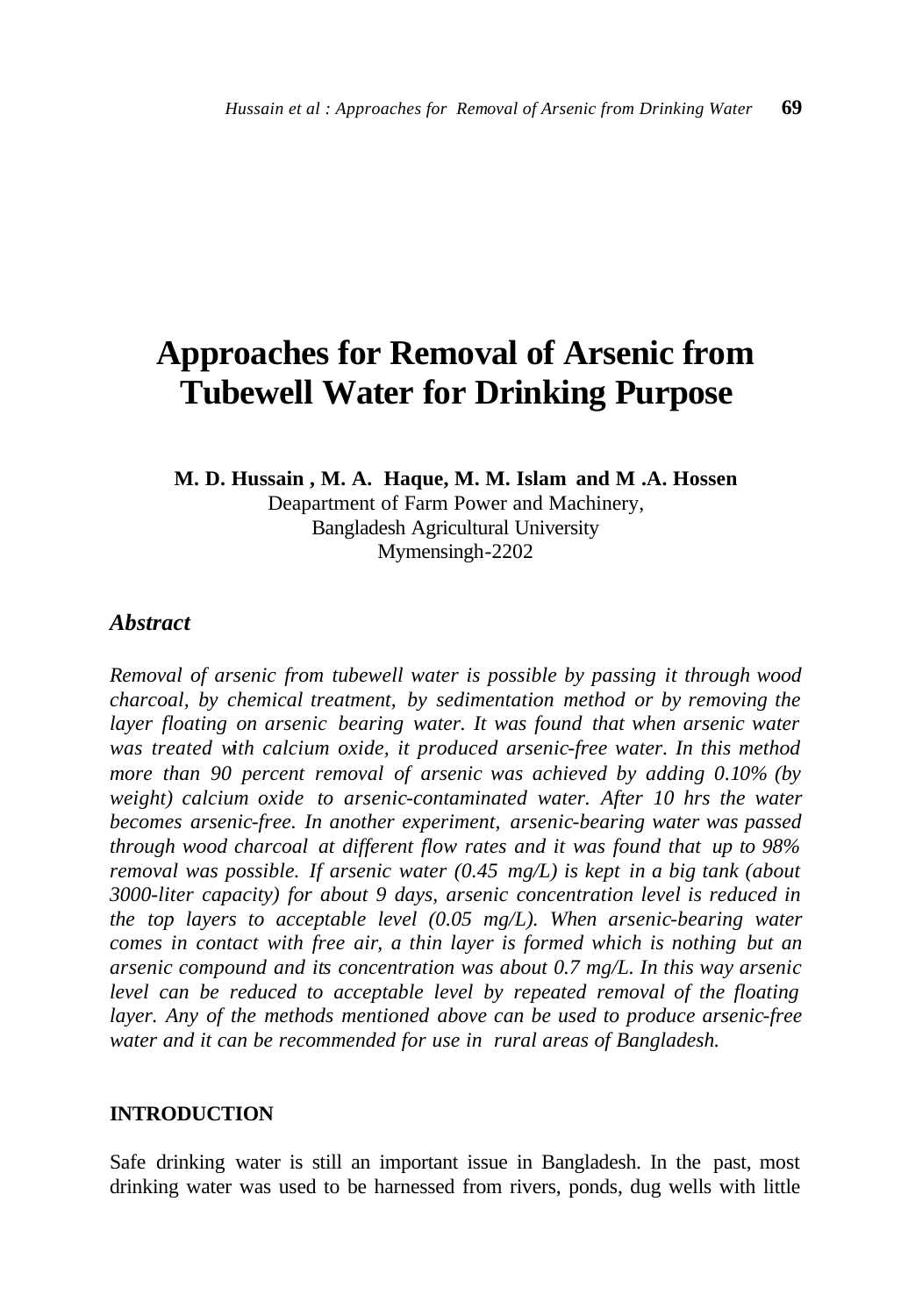or no arsenic, but with contamination by pathogens which transmitted various diseases, such as cholera, diarrhea, dysentery, hepatitis and typhoid. To control these diseases, program for safe drinking water initiated the use of tubewells to harness groundwater. Although it succeeded in achieving its goal of supplying water free of pathogens, after a couple of decades since inception, an unexpected side effect has been noticed. This was the detection of inorganic arsenic in tubewell water in many regions of the country. Intake of arsenic associated with food is a common phenomenon, but this arsenic is the low-toxicity organic arsenic. But drinking water derived from underground source contains arsenic in inorganic form, which is of higher toxicity and a significant hazard for human health. Prolonged use of arsenic-rich water for drinking purpose is unsafe and the most commonly reported symptoms of chronic arsenic exposure are hyperpigmentation, depigmentation, keratosis, skin cancer and a number of internal cancers. Cardiovascular and neurological diseases have also been found to be linked to arsenic contamination (WHO, 1999 and Saha, 1998). High concentration of arsenic in water when associated with malnutrition and hepatitis B, which are very common in Bangladesh, accelerate the effects of arsenic poisoning.

According to recent statistics, fifty four out of the sixty four administrative districts are affected by arsenic contamination in tubewell water (WHO, 1997). The number of people drinking arsenic contaminated water has increased over last 25 years due to well drilling and population growth in Bangladesh. The number of affected persons may, therefore, increase further (WHO, 1999). The most important remedial measure is prevention of further exposure by providing safe drinking water. Many programs on arsenic detection and creation of awareness have so far been completed and some are being implemented. But very few efforts have been undertaken for the removal of arsenic from tubewell water except to abandon the arsenic affected tube wells. Yet no proven technologies for the removal of arsenic at water collection points, such as wells, are available (BES, 1999). So, simple technologies for removal of arsenic from tubewell water is of urgent need.

From this point of view, several approaches have been tested in this study to remove or reduce arsenic from tubewell water to safe limit at household level.

## **METHODOLOGY**

Field experiment was conducted at Goneshampur village under Mymensingh sadar upazila during November 2000 to March 2001. Four different approaches were tested for removal or reduction of arsenic level from tube well water. Arsenic concentrations were determined by an arsenic kit provided by NIPSOM.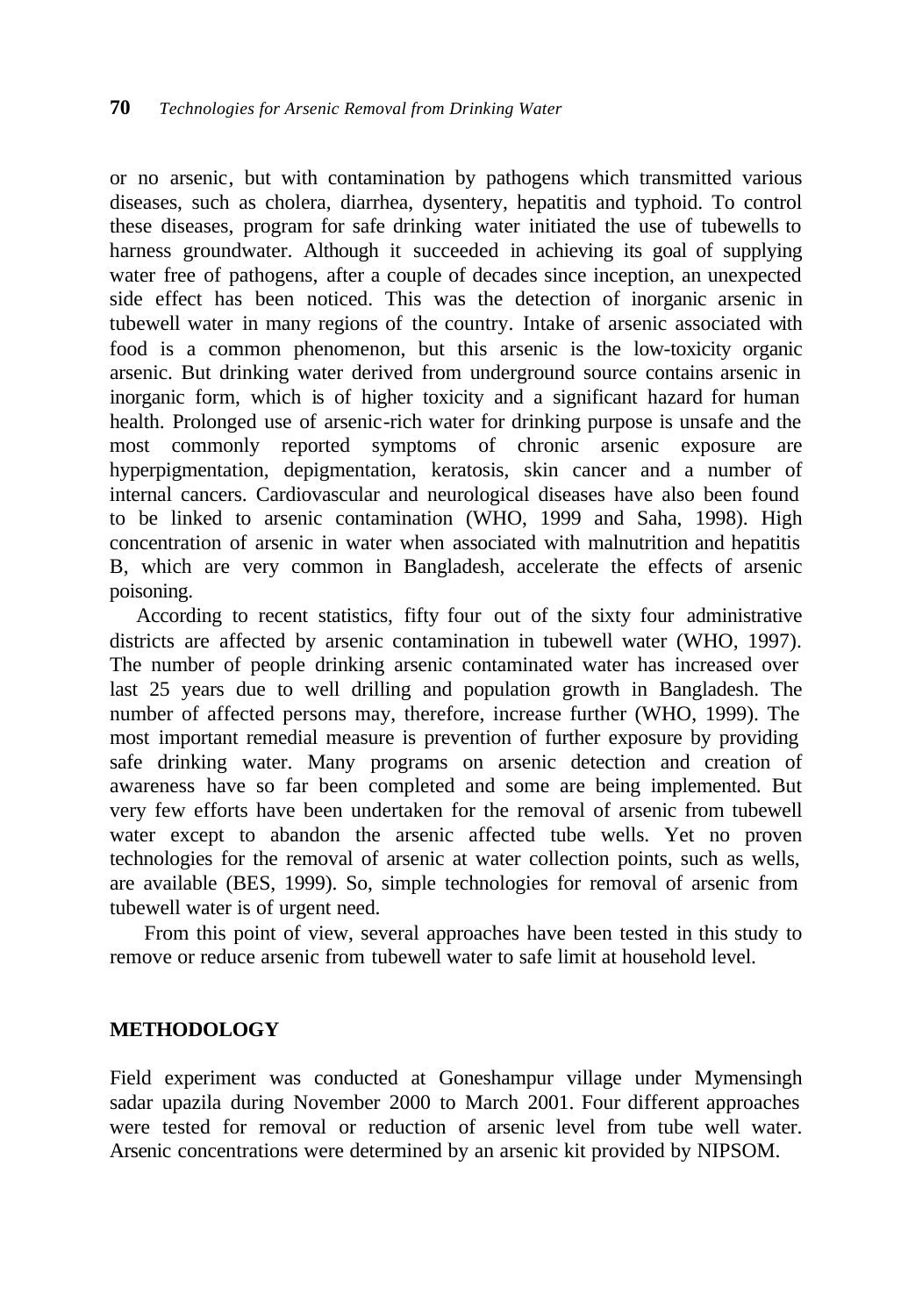In the first attempt, arsenic contaminated water was allowed to pass through successive layers of sand and wood charcoal at a controlled flow rate. In this setup, three pitchers (11 liters each) were placed one above another vertically in a bamboo-tripod. The top most pitcher, having a small hole at its bottom, contained arsenic contaminated water. The middle one contained layers of wood charcoal and sand. This pitcher also had a small orifice at its bottom covered with a screen to prevent sand from leaking out. Size of pieces of charcoal was in the range of 1-1.5 cm. Weight of the layers of charcoal was varied (606 gm, 754 gm and 457 gm), while weight of the layer of sand was 4480 gm. The bottom pitcher was used to collect filtered water. Contaminated water was allowed to flow at different flow rates.

For chemical treatment, calcium oxide was added at different doses to arsenic contaminated water and allowed to stay for several hours in a container. In sedimentation method, arsenic contaminated water was kept in a tank (capacity 3000-liter). Every 72 hours arsenic level of the water was tested at 5 different layers of water in the tank. Each layer was 20 cm thick and the  $6<sup>th</sup>$  layer at the bottom acted as sedimentation trap. Finally, a thin layer, formed at the surface of arsenic contaminated water, was removed and the level of arsenic in the water was tested.

#### **RESULTS AND DICUSSION**

Very good arsenic removal was observed when arsenic contaminated water was allowed to pass through wood charcoal. Table 1 shows percentage of arsenic removal from arsenic-bearing water at different flow rates. It was found that removal of arsenic was higher with lower flow rates through the layer of charcoal. With the successive layers containing 4480 gm of sand and 606 gm of coal, about 97% to 99% removal of arsenic was observed with flow rates varying from 54 to 12 ml/min, respectively. Similar results were found when 754 gm and 757 gm of charcoal were used with the 4480 gm of sand, respectively (Table 2 and Table 3).

Arsenic level of arsenic-bearing water was found to be reduced in sedimentation method, as arsenic is heavier than water. Table 4 shows that arsenic content of different layers of water reduced as time passed. After a period of 216 hours, 1/2 portion of water from the top surface attained safe level of arsenic content while 2/3 portion of water showed safe level of arsenic content after 288 hours of sedimentation period.

While treating with calcium oxide, arsenic contaminated water showed positive response. Table 5 reveals that adding 0.1% (by weight) of lime to arsenic contaminated water, reduced arsenic to safe level after a period of 10 hours, while no arsenic was detected after a period of 16 hours.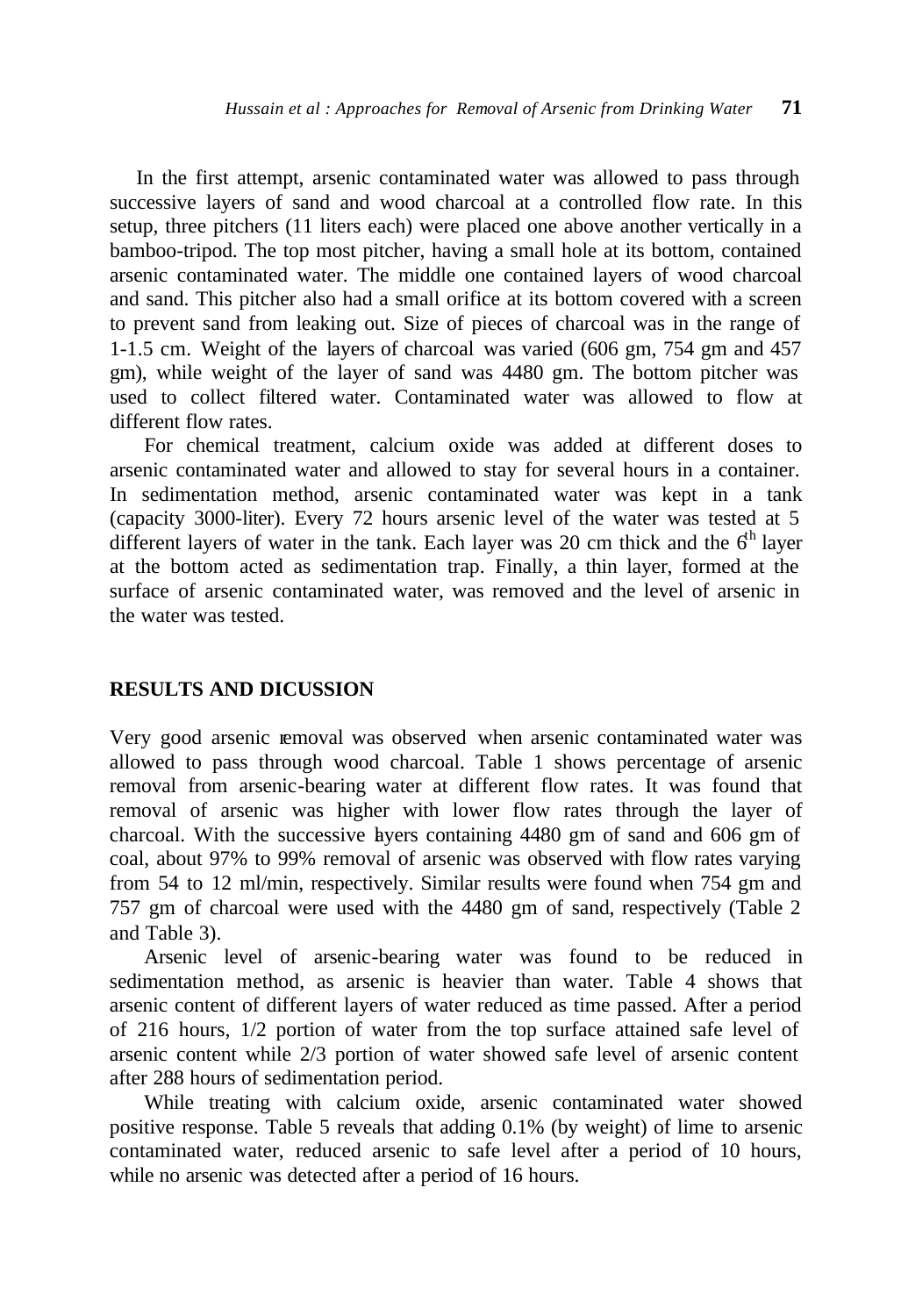| Sl. No.        | <b>Flow</b><br>rate<br>$\textbf{(ml/min)}$ | <b>Initial arsenic</b><br>Content<br>(mg/L) | After<br>filtration<br>(mg/L) | $\frac{0}{0}$<br>removal |
|----------------|--------------------------------------------|---------------------------------------------|-------------------------------|--------------------------|
| 1              | 12                                         | 0.46                                        | 0.004                         | 99                       |
| $\overline{2}$ | 30                                         | 0.46                                        | 0.007                         | 98                       |
| 3              | 40                                         | 0.46                                        | 0.007                         | 98                       |
| 4              | 54                                         | 0.46                                        | 0.013                         | 97                       |
| 5              | 126                                        | 0.46                                        | 0.015                         | 97                       |
| 6              | 137                                        | 0.46                                        | 0.026                         | 94                       |
| 7              | 148                                        | 0.46                                        | 0.028                         | 94                       |
| 8              | 150                                        | 0.46                                        | 0.034                         | 93                       |
| 9              | 192                                        | 0.46                                        | 0.038                         | 92                       |
| 10             | 260                                        | 0.46                                        | 0.05                          | 89                       |
| 11             | 265                                        | 0.46                                        | 0.054                         | 88                       |
| 12             | 336                                        | 0.46                                        | 0.25                          | 46                       |

# **Table 1: Arsenic removal from contaminated water by charcoal method at different flow rates (Sand 4480 gm and Coal 606 gm).**

| Table 2: Arsenic removal from contaminated water by charcoal method at |
|------------------------------------------------------------------------|
| different flow rates (Sand 4480 gm and Coal 754 gm).                   |

| Sl. No.        | <b>Flow</b><br>rate<br>(ml/min) | <b>Initial arsenic</b><br>content<br>(mg/L) | <b>After</b><br>filtration<br>(mg/L) | $\frac{0}{0}$<br>removal |
|----------------|---------------------------------|---------------------------------------------|--------------------------------------|--------------------------|
| 1              | 12                              | 0.46                                        | 0.012                                | 97                       |
| $\overline{2}$ | 30                              | 0.46                                        | 0.014                                | 97                       |
| 3              | 40                              | 0.46                                        | 0.02                                 | 96                       |
| 4              | 54                              | 0.46                                        | 0.027                                | 94                       |
| 5              | 126                             | 0.46                                        | 0.047                                | 92                       |
| 6              | 137                             | 0.46                                        | 0.052                                | 89                       |
| 7              | 148                             | 0.46                                        | 0.067                                | 85                       |
| 8              | 150                             | 0.46                                        | 0.066                                | 86                       |
| 9              | 192                             | 0.46                                        | 0.098                                | 79                       |
| 10             | 260                             | 0.46                                        | 0.017                                | 63                       |
| 11             | 265                             | 0.46                                        | 0.22                                 | 53                       |
| 12             | 336                             | 0.46                                        | 0.28                                 | 39                       |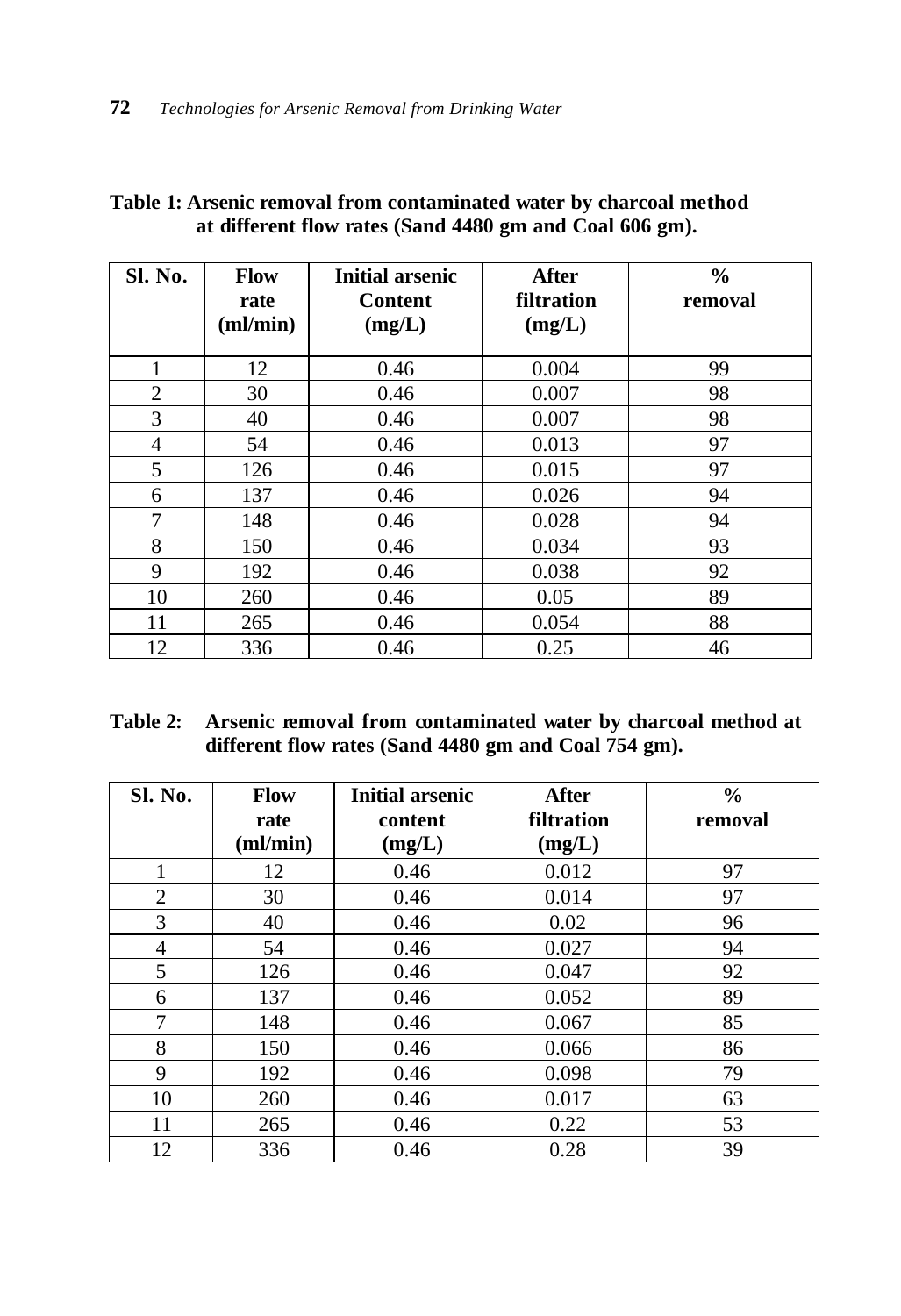During experiment it was found that arsenic contaminated water, when kept in a storage tank, formed a thin layer at the top of its surface after a couple of days. This may occur due to formation of arsenic compound when the water containing arsenic came in contact with free air. Formation of this layer was augmented in the presence of iron in the water. This layer contained excessive level of arsenic (0.7 mg/L). Repeated removal of this thin layer from the top surface reduced the arsenic content to safe level.

| Sl. No.        | <b>Flow</b><br>rate<br>(ml/min) | <b>Initial arsenic</b><br>content<br>(mg/L) | <b>After</b><br><b>Filtration</b><br>(mg/L) | $\frac{0}{0}$<br>removal |
|----------------|---------------------------------|---------------------------------------------|---------------------------------------------|--------------------------|
| 1              | 12                              | 0.46                                        | 0.006                                       | 99                       |
| 2              | 30                              | 0.46                                        | 0.006                                       | 99                       |
| 3              | 40                              | 0.46                                        | 0.006                                       | 99                       |
| $\overline{4}$ | 54                              | 0.46                                        | 0.011                                       | 98                       |
| 5              | 126                             | 0.46                                        | 0.014                                       | 97                       |
| 6              | 137                             | 0.46                                        | 0.019                                       | 96                       |
| 7              | 148                             | 0.46                                        | 0.02                                        | 96                       |
| 8              | 150                             | 0.46                                        | 0.024                                       | 95                       |
| 9              | 192                             | 0.46                                        | 0.032                                       | 93                       |
| 10             | 260                             | 0.46                                        | 0.04                                        | 91                       |
| 11             | 265                             | 0.46                                        | 0.048                                       | 90                       |
| 12             | 336                             | 0.46                                        | 0.16                                        | 65                       |

# **Table 3:** Arsenic removal from contaminated water by charcoal method at **different flow rates (Sand 4480 gm and Coal 757 gm).**

**Table 4 : Reduction of arsenic level from water by sedimentation method** 

| <b>Duration</b> | <b>Amount of arsenic</b><br>mg/L) |             |                       |                                  |                                     |                          |  |
|-----------------|-----------------------------------|-------------|-----------------------|----------------------------------|-------------------------------------|--------------------------|--|
| (hrs)           | $1st$ layer                       | $2nd$ layer | $3^{\rm rd}$<br>layer | $\overline{4}^{\text{th}}$ layer | $\overline{5}^{\text{th}}$<br>layer | 6 <sup>th</sup><br>layer |  |
|                 | 0.45                              | 0.45        | 0.45                  | 0.45                             | 0.45                                |                          |  |
| 72              | 0.05                              | 0.1         | 0.2                   | 0.3                              | 0.30                                | trap                     |  |
| 144             | 0.05                              | 0.1         | 0.2                   | 0.2                              | 0.30                                |                          |  |
| 216             | 0.05                              | 0.03        | 0.04                  | 0.2                              | 0.3                                 |                          |  |
| 288             | 0.05                              | 0.01        | $0.01^{+}$            | $0.02^+$                         | $0.2^{+}$                           |                          |  |
|                 |                                   |             |                       |                                  |                                     | Sedimentation            |  |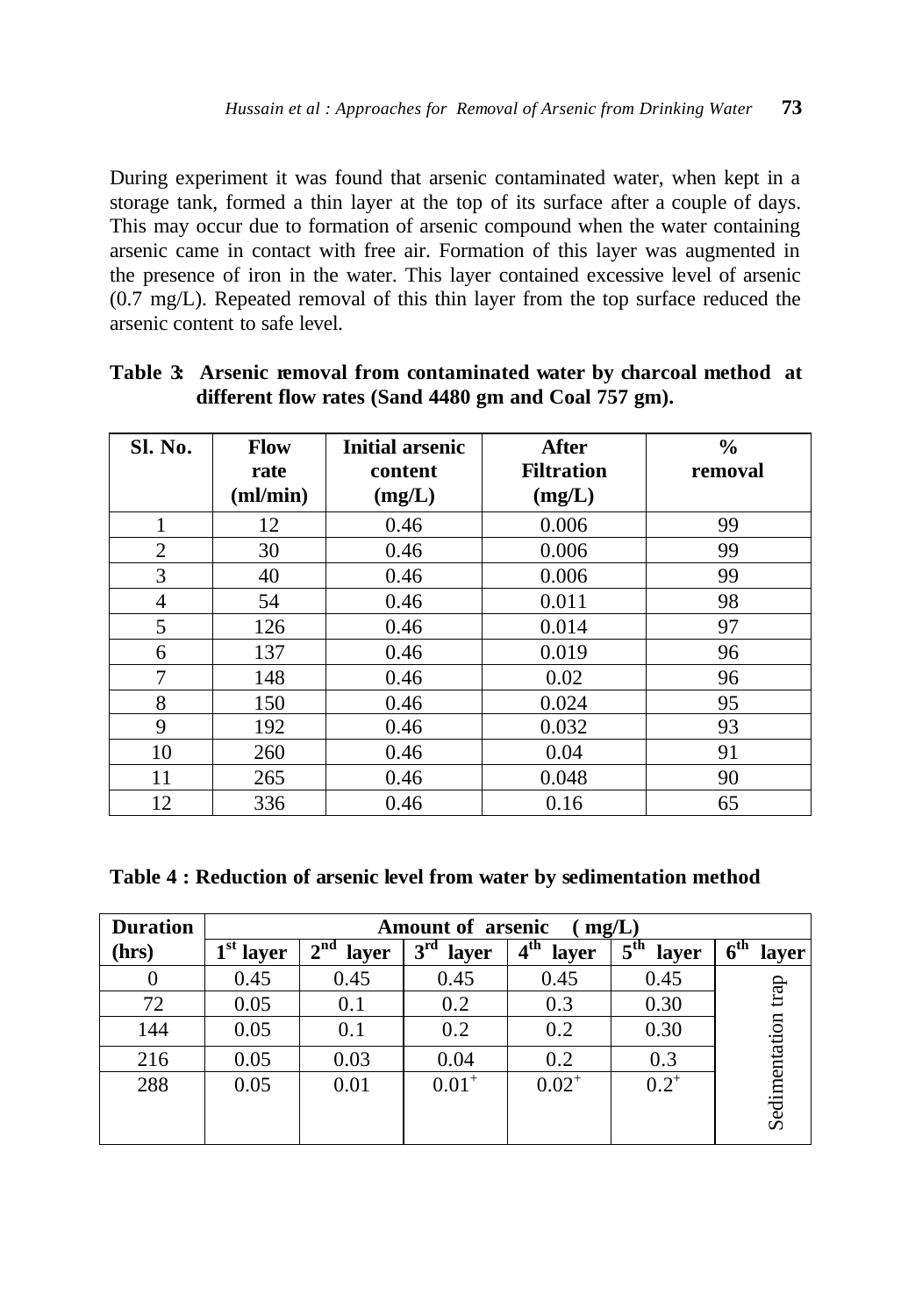| <b>Amount</b> | Amou  | <b>Initial</b> | <b>Arsenic concentration</b> |          |        | $\frac{0}{0}$   |        |        |
|---------------|-------|----------------|------------------------------|----------|--------|-----------------|--------|--------|
| of water      | nt of | arsenic        | (mg/L)                       |          |        | removal         |        |        |
| (gm)          | CaO   | content        |                              |          |        |                 |        |        |
|               | (gm)  | (mg/L)         | After 1                      | After    | After  | After           | After  | After  |
|               |       |                | hr                           | $10$ hrs | 16 hrs | 1 <sub>hr</sub> | 10 hrs | 16 hrs |
| 5000          | 0.5   | $0.45^{+}$     | $0.45^+$                     | 0.4      | 0.4    | 0.0             | 11     | 11     |
| 5000          | 1.0   | $0.45^{+}$     | $0.45^{+}$                   | 0.35     | 0.3    | 0.0             | 22     | 38     |
| 5000          | 2.0   | $0.45^{+}$     | $0.4^{+}$                    | 0.25     | 0.15   | 0.0             | 44     | 67     |
| 5000          | 2.5   | $0.45^{+}$     | $0.4^{+}$                    | 0.09     | 0.06   | 0.0             | 80     | 87     |
| 5000          | 3.0   | $0.45^+$       | $0.35^{+}$                   | 0.07     | 0.05   | 22              | 84     | 89     |
| 5000          | 3.5   | $0.45^{+}$     | 0.3                          | 0.07     | 0.05   | 33              | 84     | 89     |
| 5000          | 4.0   | $0.45^{+}$     | 0.3                          | 0.05     | 0.03   | 33              | 88     | 93     |
| 5000          | 4.5   | $0.45^+$       | 0.3                          | 0.05     | 0.03   | 33              | 88     | 43     |
| 5000          | 5.0   | $0.45^+$       | 0.25                         | 0.035    | Nil    | 44              | 92     | 100    |
| 5000          | 5.5   | $0.45^{+}$     | 0.25                         | 0.03     | Nil    | 44              | 93     | 100    |
| 5000          | 6.0   | $0.45^{+}$     | 0.25                         | 0.02     | Nil    | 44              | 96     | 100    |
| 5000          | 6.5   | $0.45^+$       | 0.2                          | 0.15     | Nil    | 56              | 97     | 100    |
| 5000          | 7.0   | $0.45^+$       | 0.2                          | 0.01     | Nil    | 56              | 98     | 100    |
| 5000          | 7.5   | $0.45^{+}$     | 0.15                         | 0.01     | Nil    | 67              | 98     | 100    |
| 5000          | 8.0   | $0.45^{+}$     | 0.10                         | 0.01     | Nil    | 78              | 98     | 100    |
| 5000          | 8.5   | $0.45^{+}$     | 0.10                         | Nil      | Nil    | 78              | 100    | 100    |

## **Table 5: Treatment of arsenic contamination water with Calcium Oxide**

# **CONCLUSON**

Experiments conducted so far for arsenic removal showed positive results. It was found that removal of arsenic from drinking water is possible by passing the water at controlled flow rate though wood-charcoal, treating the water with calcium oxide, by sedimentation method and by repeated removal of the top surface layer containing high level of arsenic. These methods may be adopted as cheap and simple technologies for removal of arsenic from drinking water.